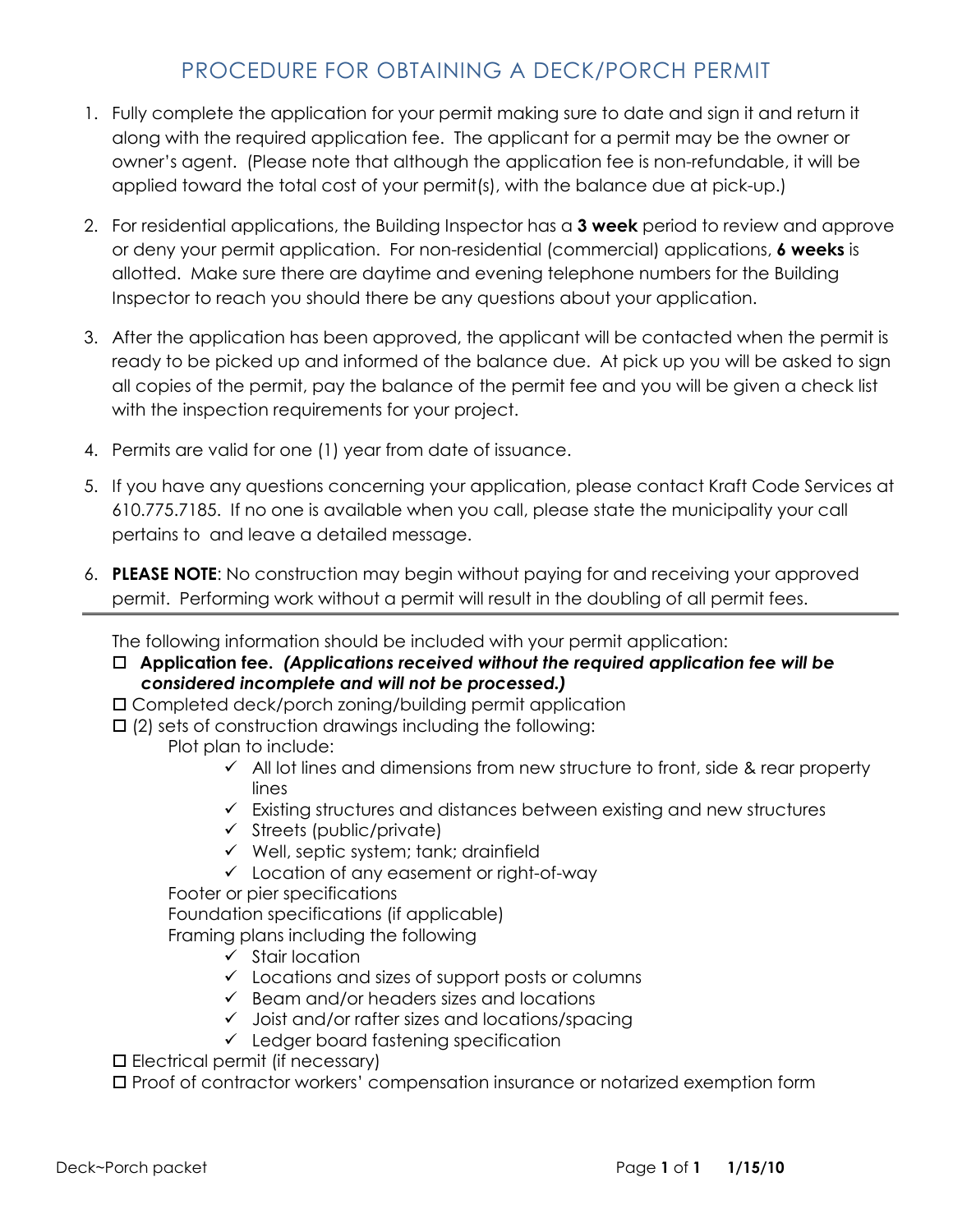### DECK/PORCH ZONING/BUILDING PERMIT APPLICATION

| Municipality in which work will be performed: __________________________________ |  |                                                                                                     |  |  |  |  |  |  |
|----------------------------------------------------------------------------------|--|-----------------------------------------------------------------------------------------------------|--|--|--|--|--|--|
| PROPERTY INFORMATION                                                             |  |                                                                                                     |  |  |  |  |  |  |
|                                                                                  |  |                                                                                                     |  |  |  |  |  |  |
|                                                                                  |  |                                                                                                     |  |  |  |  |  |  |
|                                                                                  |  |                                                                                                     |  |  |  |  |  |  |
|                                                                                  |  |                                                                                                     |  |  |  |  |  |  |
| CONTRACTOR INFORMATION                                                           |  |                                                                                                     |  |  |  |  |  |  |
|                                                                                  |  |                                                                                                     |  |  |  |  |  |  |
|                                                                                  |  |                                                                                                     |  |  |  |  |  |  |
|                                                                                  |  |                                                                                                     |  |  |  |  |  |  |
|                                                                                  |  |                                                                                                     |  |  |  |  |  |  |
|                                                                                  |  |                                                                                                     |  |  |  |  |  |  |
| IMPROVEMENT INFORMATION:                                                         |  |                                                                                                     |  |  |  |  |  |  |
|                                                                                  |  |                                                                                                     |  |  |  |  |  |  |
| Length:                                                                          |  | (Note: Height should be measured from floor surface at highest point above grade to finished grade) |  |  |  |  |  |  |
|                                                                                  |  |                                                                                                     |  |  |  |  |  |  |
|                                                                                  |  |                                                                                                     |  |  |  |  |  |  |

By applying for this permit, I acknowledge that all information provided in this application is complete and accurate, that the work performed will be in conformance with the Pennsylvania Uniform Construction Code and/or any applicable ordinances of the municipality in which the work is to be performed as well as in accordance with the approved plan after a plan review has been completed. I understand that this is not a permit to begin work, but only an application for a permit and that work is not to start without a permit and that the fees for the permit may be doubled if work starts without a permit. I understand that if I give false information regarding this permit application that any permits issued based on this information will be invalid and the municipality could initiate legal proceedings against me, which could result in my being fined or imprisoned, or in the improvement being removed at my expense or any other legal remedy appropriate under the circumstances.

 $\overline{\phantom{a}}$  , and the contribution of the contribution of the contribution of the contribution of the contribution of the contribution of the contribution of the contribution of the contribution of the contribution of the

Applicant Signature Date Date Applicant Signature Date Date Date Date Date Date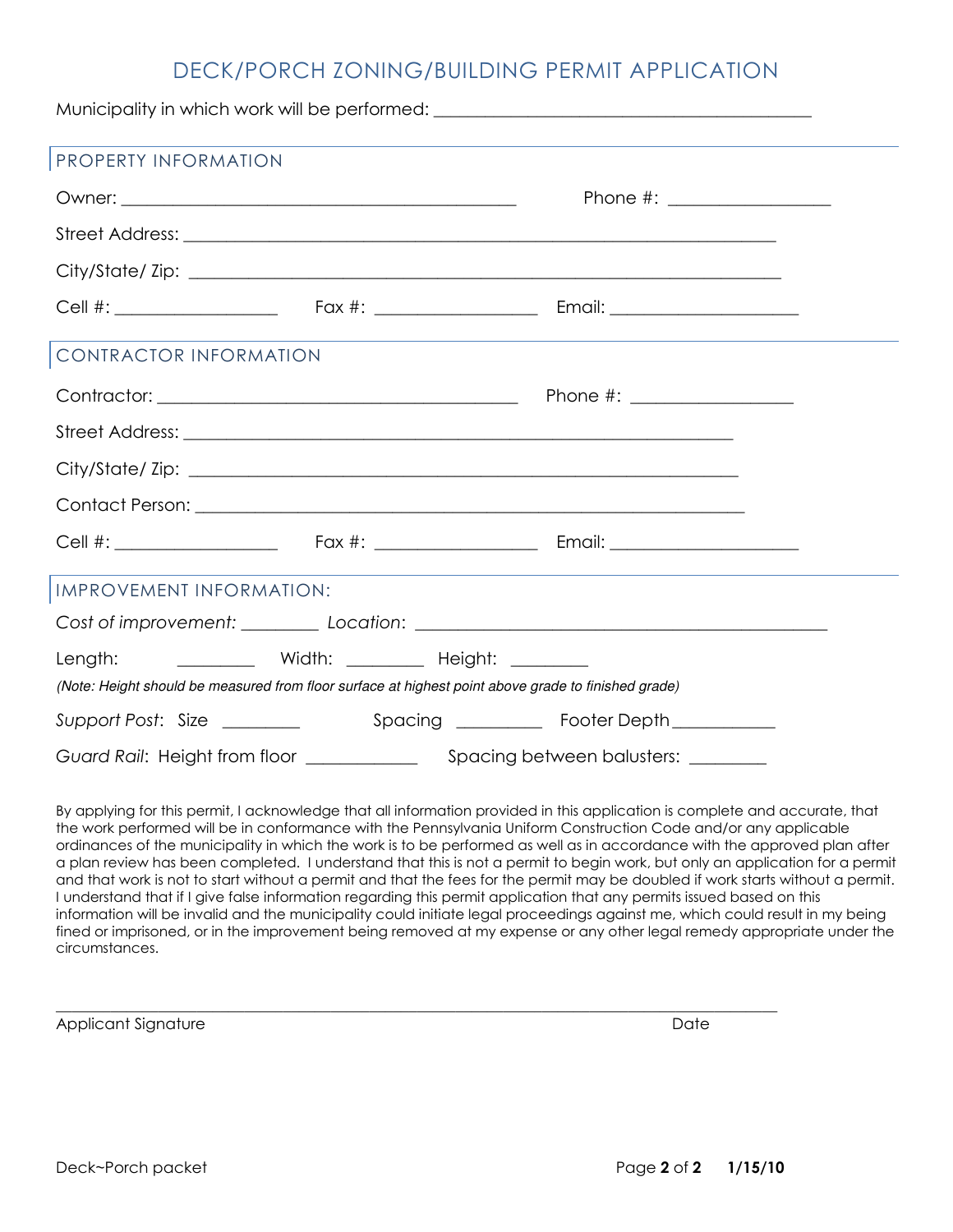## ELECTRICAL PERMIT APPLICATION

|                          | Municipality in which work will be performed: __________________________________ |
|--------------------------|----------------------------------------------------------------------------------|
| PROPERTY INFORMATION     |                                                                                  |
|                          |                                                                                  |
|                          |                                                                                  |
|                          |                                                                                  |
|                          |                                                                                  |
| CONTRACTOR INFORMATION   |                                                                                  |
|                          |                                                                                  |
|                          |                                                                                  |
|                          |                                                                                  |
|                          |                                                                                  |
|                          |                                                                                  |
| IMPROVEMENT INFORMATION: |                                                                                  |
|                          | Cost of improvement: ____________                                                |
|                          |                                                                                  |
|                          | Type of Work: □ New Construction □ Addition □ Alteration/Replacement □ Pool      |
|                          | Service feeder/distribution panel: $\Box$ New $\Box$ Existing Size: _______ Amps |
|                          |                                                                                  |

| EQUIPMENT IDENTIFICATION    |   |                  |   |             |   |
|-----------------------------|---|------------------|---|-------------|---|
| <b>Type</b>                 | # | Type             | # | <b>Type</b> | # |
| Ceiling Outlets             |   | Ranges           |   | Meters      |   |
| Switches                    |   | Water Heater     |   | Subpanels   |   |
| Plug Receptacles            |   | <b>Heaters</b>   |   | Generators  |   |
| <b>Heat/Smoke Detectors</b> |   | Air Conditioners |   | Motors      |   |

 $\overline{\phantom{a}}$  , and the set of the set of the set of the set of the set of the set of the set of the set of the set of the set of the set of the set of the set of the set of the set of the set of the set of the set of the s

\_\_\_\_\_\_\_\_\_\_\_\_\_\_\_\_\_\_\_\_\_\_\_\_\_\_\_\_\_\_\_\_\_\_\_\_\_\_\_\_\_\_\_\_\_\_\_\_\_\_\_\_\_\_\_\_\_\_\_\_\_\_\_\_\_\_\_\_\_\_\_\_\_\_\_\_\_\_\_\_\_\_\_\_

By applying for this permit, I acknowledge that all information provided in this application is complete and accurate, that the work performed will be in conformance with the Pennsylvania Uniform Construction Code and/or any applicable ordinances of the municipality in which the work is to be performed as well as in accordance with the approved plan after a plan review has been completed. I understand that this is not a permit to begin work, but only an application for a permit and that work is not to start without a permit and that the fees for the permit may be doubled if work starts without a permit. I understand that if I give false information regarding this permit application that any permits issued based on this information will be invalid and the municipality could initiate legal proceedings against me, which could result in my being fined or imprisoned, or in the improvement being removed at my expense or any other legal remedy appropriate under the circumstances.

Applicant Signature Date

Deck~Porch packet Page 3 of 3 1/15/10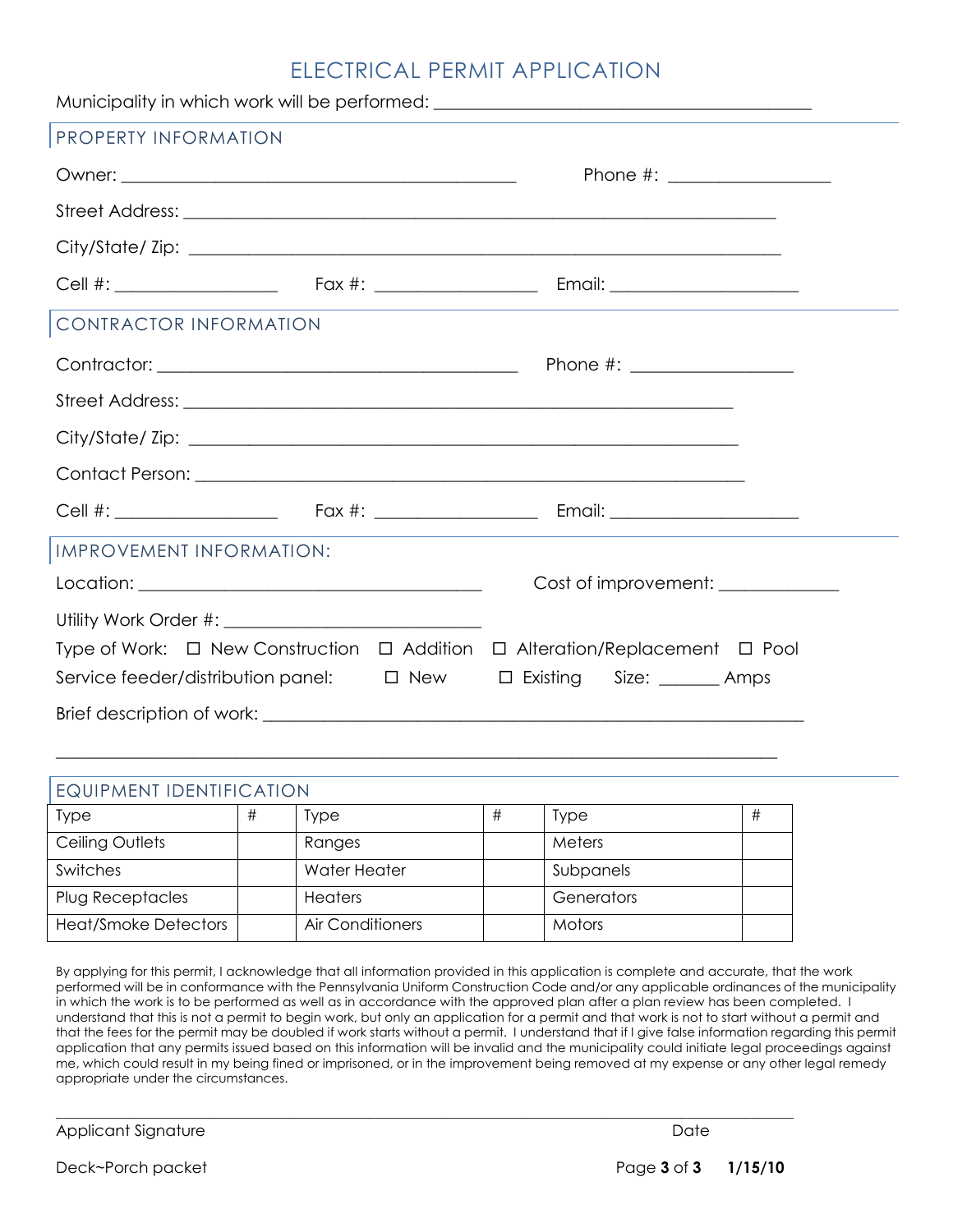# **CERTIFICATION** FOR WETLANDS / BURIED SOLID WASTE

#### WETI ANDS

I hereby certify that I am fully aware of, and acknowledge that construction on or use of any property may be significantly restricted or totally prohibited by Federal Law. Lands that are identified as "wetlands" by the United States Army Corps of Engineers cannot be used unless and until a permit is issued by the Corps. Before commencing subdivision, construction or any other improvement of any land, the owner or his/her agent should contact either the Corps of Engineers or a qualified professional to determine whether or not said land could be considered either in whole or in part a "wetland." The Corps has the authority to require the removal of any improvement placed within a "wetland" by the owner of such land regardless of the cost of the removal or other effect upon the landowner.

No agent or employee of the municipality in which this work will be performed has made any effort to determine whether or not all or a portion of said land constitutes a "wetland." The granting of a building permit, occupancy permit, onsite sewage disposal permit, or subdivision approval by the municipality DOES NOT in any way imply that the land does NOT constitute a "wetland," or that a permit has been issued by the Corps to place an improvement upon the land, or that it is not necessary to determine if any portion of the land constitutes a "wetland." Any person who proceeds with subdivision, construction, or the placing of any improvement upon land without prior Corps review and/or approval does so AT HIS OWN RISK WITHOUT ANY RESPONSIBILITY ON THE PART OF THIS MUNICIPALITY, ITS AGENTS OR EMPLOYEES!

### BURIED SOLID WASTE

I hereby certify that I have not buried any solid waste on the property of this application. I acknowledge that the Commonwealth of Pennsylvania Solid Waste Management Act specifically prohibits the disposal of solid waste except at legally permitted landfills.

I understand that violation of this act may result in prosecution by appropriate agencies of the Commonwealth.

Applicant signature: \_\_\_\_\_\_\_\_\_\_\_\_\_\_\_\_\_\_\_\_\_\_\_\_\_\_\_\_ Date: \_\_\_\_\_\_\_\_\_\_\_

| Name of applicant (please print): |
|-----------------------------------|
|-----------------------------------|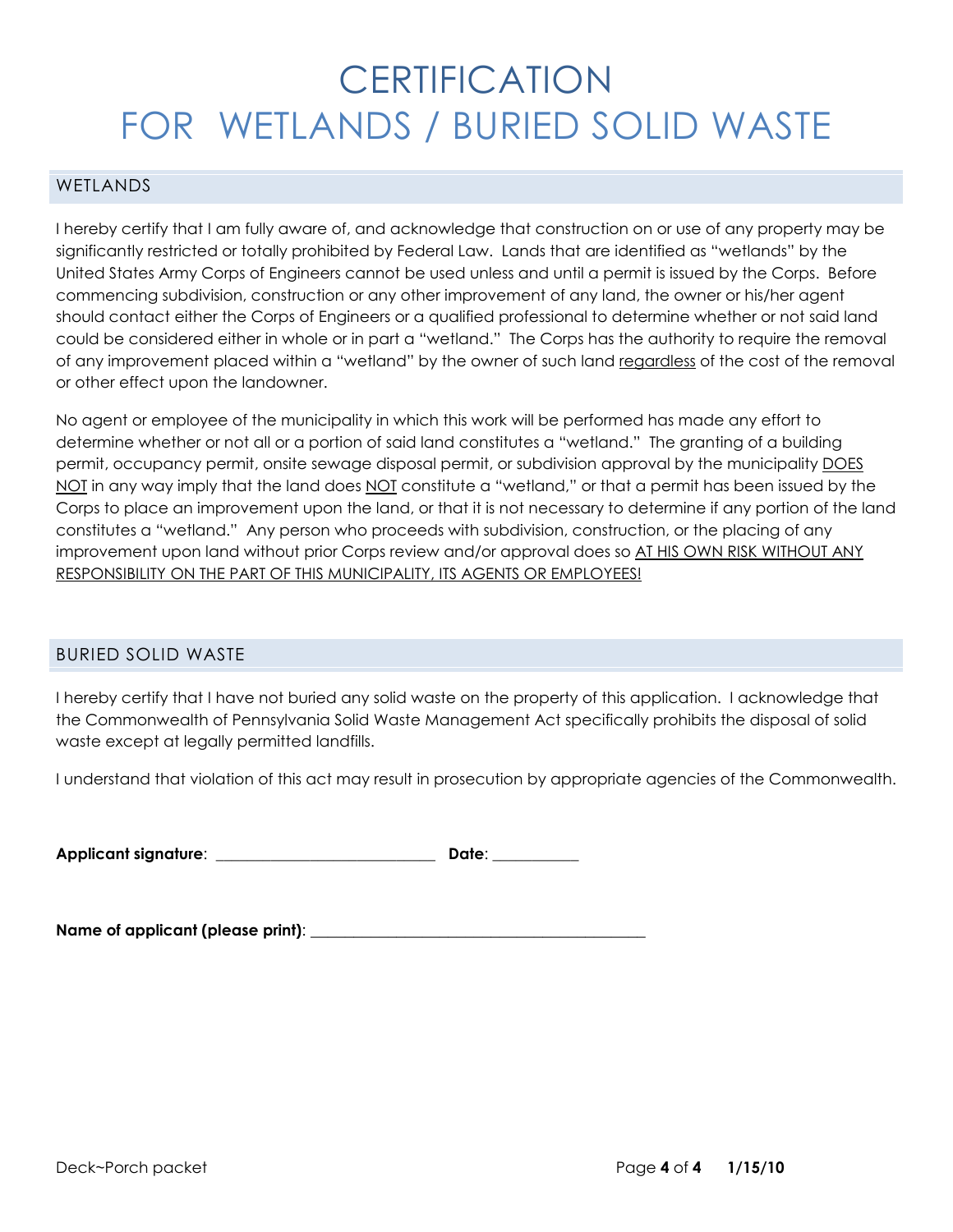### PENNSYLVANIA WORKERS' COMPENSATION INSURANCE COVERAGE INFORMATION FORM

Please complete all applicable sections of this form paying special attention to the documentation requirements listed in each section. The building and/or zoning permit that you are requesting will not be issued until this form is completed properly.

1. Are you the homeowner/property owner performing the work (as requested in this application) yourself?

 $\Box$  No - go to question #2

 $\Box$  Yes – read this exemption statement, sign to indicate your understanding and submit this form with your application "Homeowner swears/affirms that he/she will be performing all work on this project and no outside contractors will be employed on this project."

Signature: \_\_\_\_\_\_\_\_\_\_\_\_\_\_\_\_\_\_\_\_\_\_\_\_\_\_\_\_\_\_\_\_\_\_\_ Date: \_\_\_\_\_\_\_\_\_\_\_\_\_

2. Are you the homeowner/property owner who has hired a contractor to perform the work (as requested in this application)?

 $\Box$  No – go to question #3

Yes – please have your contractor complete Sections A & B

3. Are you the contractor hired by the homeowner/property owner to perform the work as requested in this application)?

 $\Box$  Yes – complete Section A & B

 $\square$  No – please explain:  $\square$ 

A. Name of Company \_\_\_\_\_\_\_\_\_\_\_\_\_\_\_\_\_\_\_\_\_\_\_\_\_\_\_\_\_\_\_\_\_\_\_\_\_\_\_\_\_\_\_

Contact person \_\_\_\_\_\_\_\_\_\_\_\_\_\_\_\_\_\_\_\_\_\_\_\_\_\_\_\_\_\_\_\_\_\_\_ Phone # \_\_\_\_\_\_\_\_\_\_\_\_\_\_\_\_\_\_\_\_\_\_\_\_\_\_\_

Address of company \_

Federal or State Employee Identification #

Please select one of the following options:

 $\checkmark$  Please attach a copy of the insurance certificate listing the municipality in which the work will be performed as a certificate holder

 $\Box$  Applicant carries workers' compensation coverage with an insurance company

 $\sqrt{P}$  Please attach a copy of the insurance certificate listing the municipality in which the work will be performed as a certificate holder

Applicant is exempt from providing workers' compensation insurance because:

 $\Box$  The contractor is a sole proprietorship without employees (The contractor is prohibited by law from employing any individual to perform work pursuant to this building permit unless contractor provides proof of insurance to the municipality.)

 All of the contractor's employees on the project claim an exemption based on religious grounds as defined in Section 304.2 of the Workers' Compensation Act.

Note: If you are requesting an exemption from the Workers' Compensation Act requirements, you must sign in Section B in front of a notary public.

Will you be using any subcontractor(s) on this project?  $\Box$  No  $\Box$  Yes (if yes, all subcontractors must present proof of

insurance as required under the Pennsylvania Workers' Compensation Act.)

B. My signature as the contractor indicates my understanding of the requirements to provide proof of Workers' Compensation insurance as needed and verifies that all statements made above are true. I understand that if I am a contractor requesting an exemption under the Workers' Compensation Act that I must sign this form in front of a notary public.

Signature \_\_\_\_\_\_\_\_\_\_\_\_\_\_\_\_\_\_\_\_\_\_\_\_\_\_\_\_\_\_\_\_\_\_\_\_\_ Date \_\_\_\_\_\_\_\_\_\_\_\_

Address \_\_\_\_\_\_\_\_\_\_\_\_\_\_\_\_\_\_\_\_\_\_\_\_\_\_\_\_\_\_\_\_\_\_\_\_\_\_\_\_\_\_\_\_\_\_\_\_\_\_\_\_\_\_\_\_\_\_\_\_\_\_\_\_\_\_\_\_\_\_\_\_\_\_\_\_\_\_\_\_\_\_\_\_\_\_\_\_\_\_

Applicant is a qualified self-insurer for workers' compensation